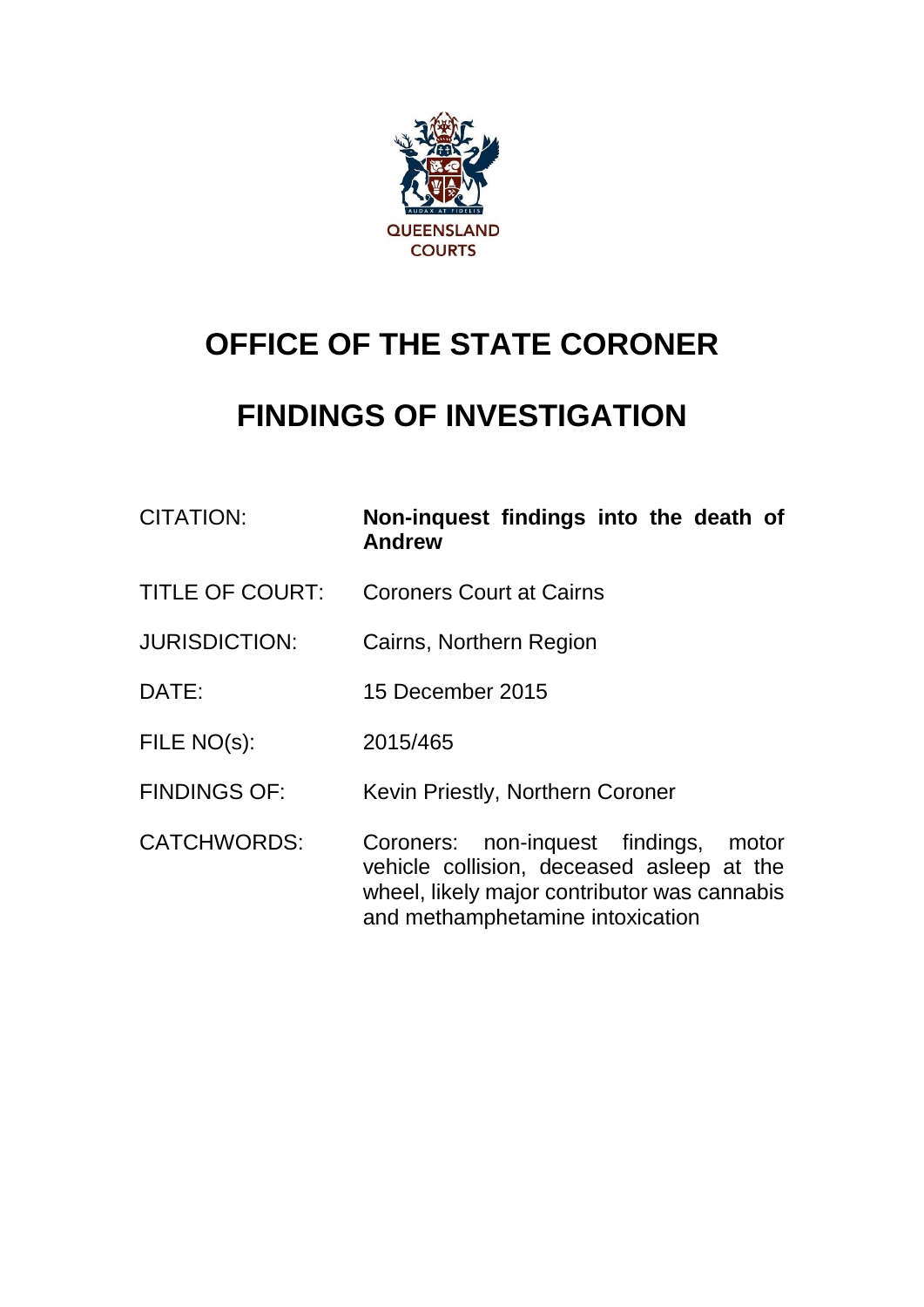### **Introduction**

Andrew was 34 years of age and lived at Charters Towers.

At 6:10am on Tuesday 3 February 2015, Andrew was driving his orange Holden Colorado dual cab utility north on the Bruce Highway, about 2.4 kms south of Upper Murray. At the same time and place, a white International Acco truck carrying a backhoe digger in the tray was headed south.

Around 30 meters apart, the Colorado veered towards the truck. The truck driver swerved left to avoid the Colorado. Despite this, the Colorado crashed into the front right of the truck and shunted it in an arch like manner onto the west side of the highway resulting in extensive damage, particularly to its front roof and driver's side.

The truck came to rest 15.2 meters past the impact point with extensive damage to the front and front suspension. Police and Ambulance arrived at the scene shortly afterwards. Andrew was found deceased. The driver of the truck was taken to Innisfail Hospital with severe injuries.

Attached is a photograph of the accident scene.

#### **Forensic Crash Investigation**

A Forensic Crash Unit trained investigator conducted a scene investigation and reported the following possible contributors were investigated and excluded:

- 1. The road surface was dry and in good condition with no obstructing debris or potholes.
- 2. The weather conditions were clear and sunny with no recent heavy rain.
- 3. Mechanical inspection revealed no mechanical defects in Andrew's vehicle that might have contributed to the incident.

The investigator reported that driver fatigue was another possible contributor. Immediately prior to impact, the driver of the truck saw that the driver of the Colorado had his eyes closed, apparently asleep. There were no skid marks from the Colorado leading to the impact point which suggests Andrew was unaware of the impending collision. The gouge marks on the south bound lane identify the initial point of impact. Together with the observations of the driver of the truck, there is overwhelming support for the conclusion that the Colorado travelled into the south bound lane without any evasive action including braking. Further, the incident occurred on a long, straight stretch of road conducive to an increased risk of fatigue induced sleep.

Police searched the scene and located near Andrew's Colorado, a plastic drink container converted to a bong that smelt strongly of cannabis. On the passenger seat, Police found a clip seal bag containing an unknown quantity of white power substance. An additional clip seal bag with an unknown quantity of white powder was found in Andrew's wallet.

An autopsy was conducted and confirmed Andrew died due to multiple injuries due to a motor vehicle collision against a background of methylamphetamine and cannabis intoxication. Toxicology results revealed that Andrew had levels of methylamphetamine at a blood level in the reported potentially toxic range as well as the presence of cannabis.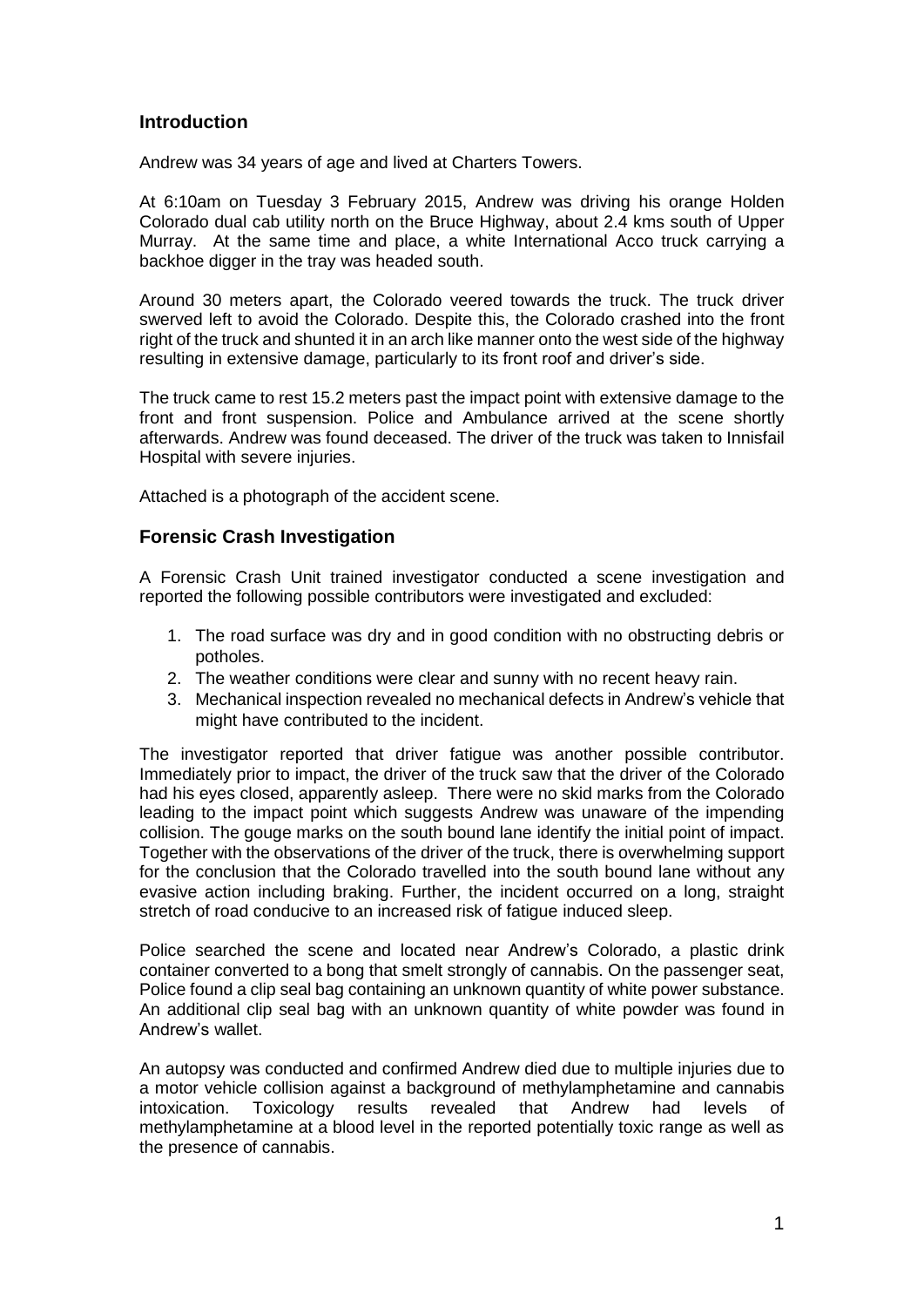In light of the presence of drugs, Dr Griffiths, Forensic Medical Officer, was asked to give his opinion on the likely impact of the particular drugs and their levels on Andrew's driving ability.

Dr Griffiths reported:

- Andrew had a level of Delta 9 tetrahydrocannabinol (THC) of 0.02mg/kg which is exceptionally high, and indicating likely use within an hour of death. THC levels fall dramatically after exposure, reaching a peak in about 6-8 minutes, then 'falling like a stone'. However, peak effects are reached at about 20 minutes, so there is no correlation between peak blood levels (early) and peak effects (later). The effects on cognition are maximal in the first hour, then start to drop off and are usually still measurable at 4 hours. This concentration is well above levels usually associated with impairment (most studies suggest driver impairment above 0.01mgm/kg). Sedation, passivity, loss of perception, effects on cognition and memory; are all features which could be expected at this level.
- The methylamphetamine was within an active range (0.38mgm/kg) but the deceased could also have been in a withdrawal phase as blood levels usually don't correlate with the particular phase of intoxication.

Dr Griffiths concluded that a combination of factors could explain the circumstances of the crash including the road conditions, the time of the day, the high level of THC and the intense desire to sleep associated with the withdrawal phase of methylamphetamine use.

## **Conclusion**

I find that Andrew died on 3 February 2015 due to multiple injuries sustained in the motor vehicle collision against a background of methylamphetamine and cannabis intoxication. The drugs likely contributed to him falling asleep, the vehicle to veer into the path of the oncoming truck, and the resulting collision which caused his death.

All road users are exposed to the risk of injury or death. However, as this case demonstrates, that risk is greatly increased when a driver uses drugs such as methylamphetamine and cannabis. Andrew likely thought he could manage the impact of the drugs when driving. Tragically, he was wrong and succumbed to an intense desire to sleep. Although methylamphetamine is typically considered a stimulant, it does cause fatigue, disrupted sleep patterns and accumulated sleep debt.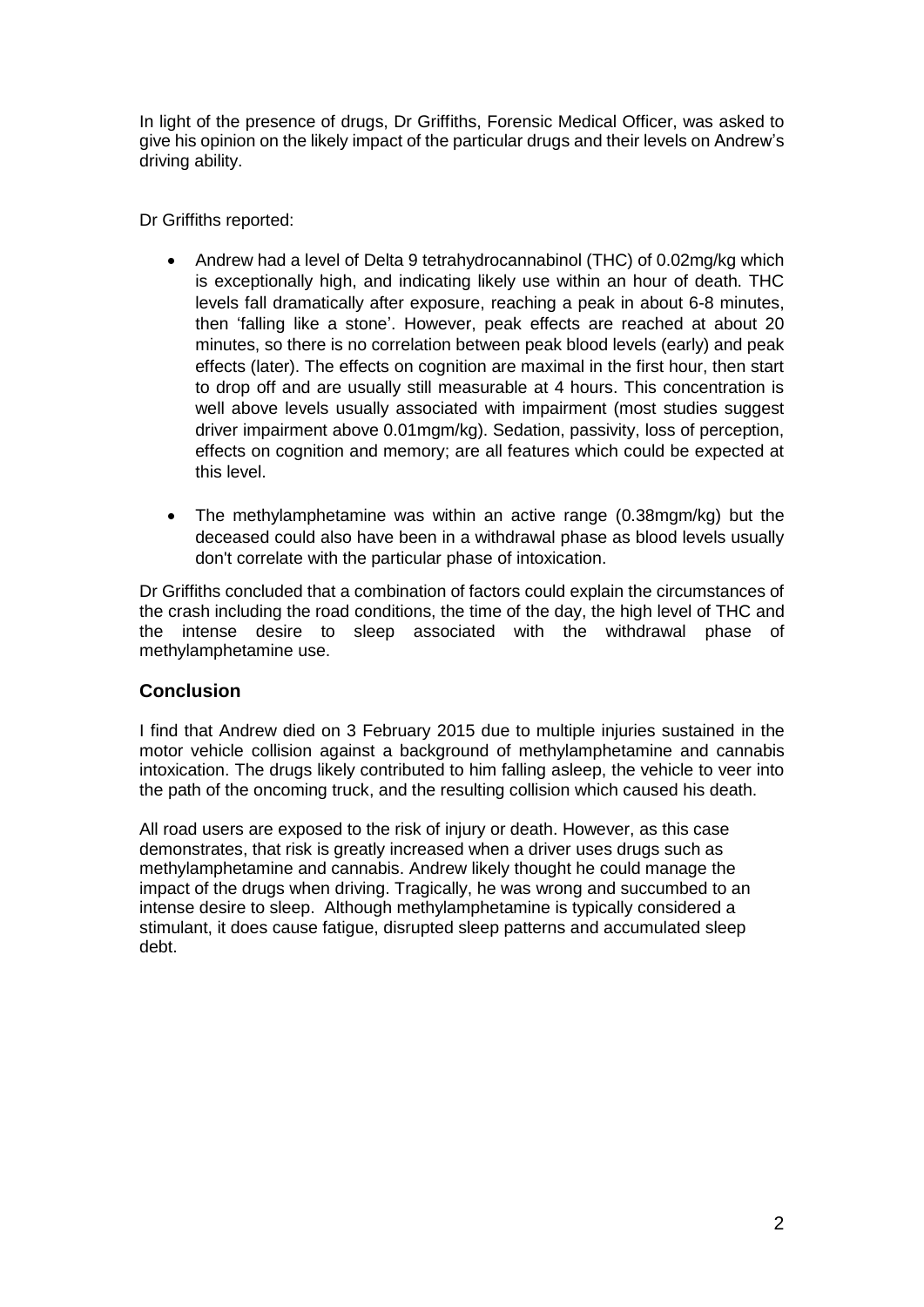### **Findings required by s. 45**

**Identity of the deceased – Andrew.** 

**How he died** – **Andrew fell asleep at the wheel, his car veered into** the path of an oncoming truck and collided causing fatal injuries.

**Place of death** – Bruce Highway MURRIGAL QLD 4854 AUSTRALIA

**Date of death–** 3 February 2015

**Cause of death** – **Multiple injuries due to a motor vehicle collision** against a background of methylamphetamine and cannabis intoxication.

K Priestef

Kevin Priestly Coroner CAIRNS 15 December 2015